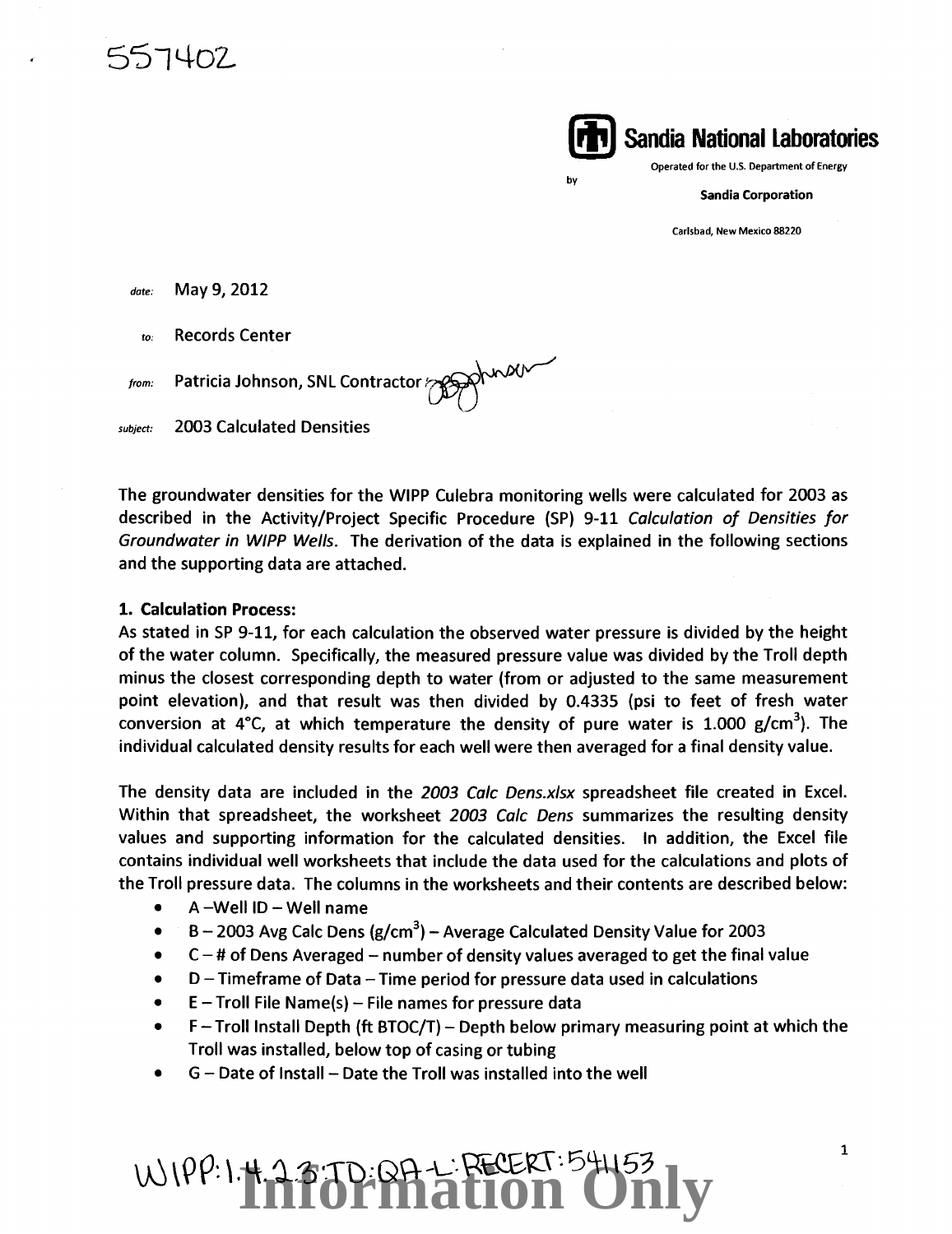- H Installation Logbook Page Reference to the logbook and page where the Troll installation was documented
- I Comments/Explanations Comments and/or explanations regarding data

The spreadsheet entries were verified by Dale 0. Bowman II, Organization 6212.

### 2. Identification/Listing of Input, Input sources, and Output:

- Excel spreadsheet including the data  $-$  2003 Calc Dens.xlsx
	- $\triangleright$  Worksheet 1 2003 Calc Dens (printed copy attached)
	- $\triangleright$  Worksheet 2 C-2737
	- $\triangleright$  Worksheet 3 Cabin Baby-1
	- $\triangleright$  Worksheet 4 H-6b
	- $\triangleright$  Worksheet 5 H-7b1
	- $\triangleright$  Worksheet 6 H-9c
	- $\triangleright$  Worksheet 7 P-17
	- $\triangleright$  Worksheet 8 SNL-2
	- $\triangleright$  Worksheet 9 SNL-3
	- $\triangleright$  Worksheet 10 SNL-9
	- $\triangleright$  Worksheet 11 SNL-12
	- $\triangleright$  Worksheet 12 WIPP-13
	- $\triangleright$  Worksheet 13 WIPP-25
	- $\triangleright$  Worksheet 14 WIPP-26
	- $\triangleright$  Worksheet 15 WIPP-30

### 3. Data Qualification for Compliance Decision Analysis:

Data sources provided in Column E (Troll File Name(s)), F (Troll Install Depth (ft BTOC/T)), G (Date of Install), and H (Installation Logbook Page), and in the References Section.

#### 4. Software Used:

Intel® Xeon® CPU, Microsoft Windows 7, Microsoft Office Professional Plus 2010 Excel

### 5. Reviews:

Technical: Dale 0. Bowman II, 6212 QA: Shelly Nielsen, 6210

### 6. References:

• Troll file names, installation data, and SNL water level data are from the following scientific notebooks (package ERMS 543277): Troll Logbook 1 - Troll-1 Troll Logbook 2- Troll-2 Troll Logbook 3 - Troll-3 Magenta Hydrology Notebook 3- Magenta-3 WIPP Site Well Testing 1 - WSWT-1

### **Information Only**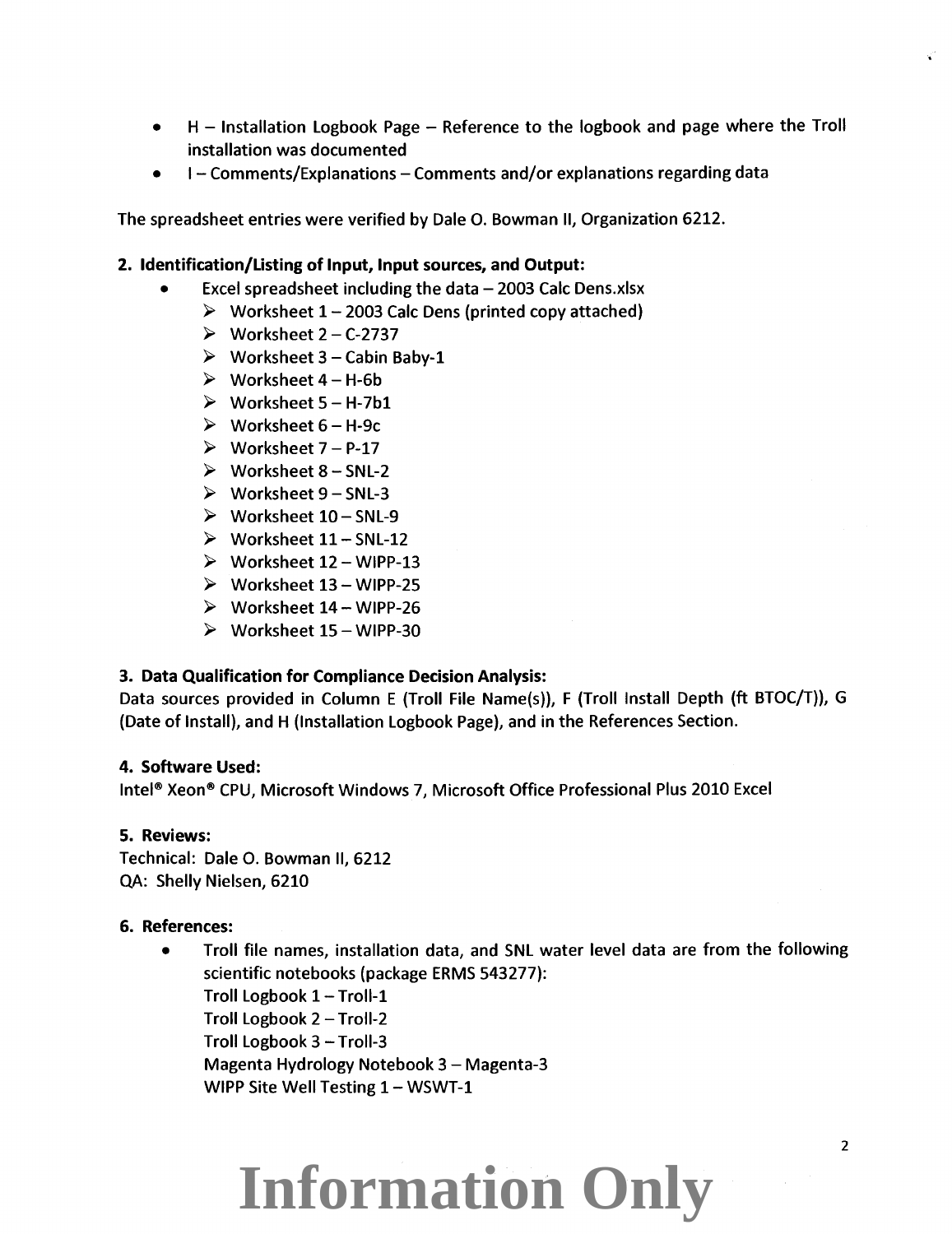• WRES Water Level Data submitted to SNL in monthly memoranda (package ERMS 525178)

### **7. List of Attachments:**

- 1. Printout of Excel file worksheet 2003 Calc Dens.xlsx
- 2. CD including the Excel file and memorandum

## **Information Only**